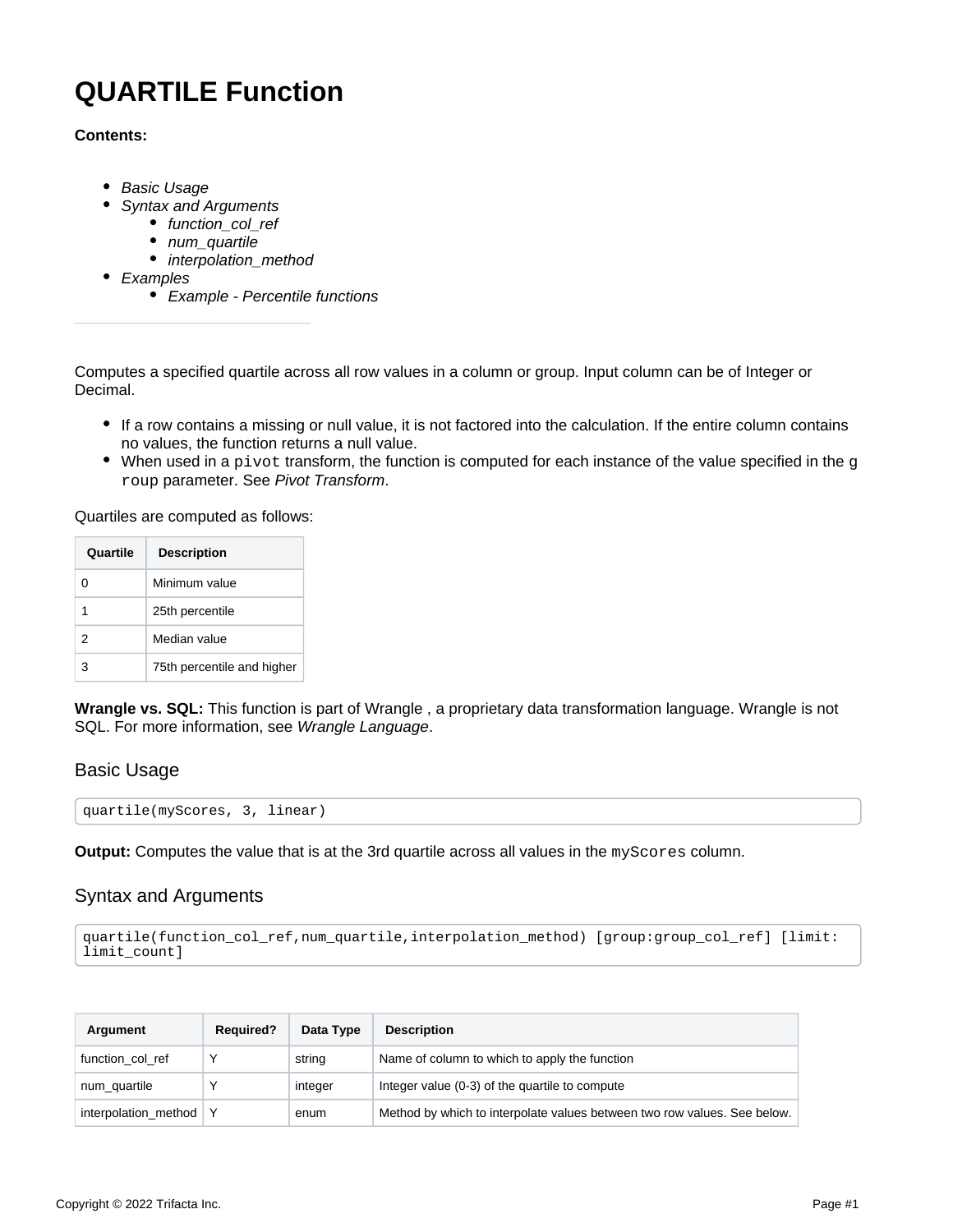For more information on the group and limit parameters, see [Pivot Transform](https://docs.trifacta.com/display/r087/Pivot+Transform).

For more information on syntax standards, see [Language Documentation Syntax Notes](https://docs.trifacta.com/display/r087/Language+Documentation+Syntax+Notes).

#### <span id="page-1-0"></span>**function\_col\_ref**

Name of the column the values of which you want to calculate the quartile. Column must contain Integer or Decimal values.

- Literal values are not supported as inputs.
- Multiple columns and wildcards are not supported.

#### **Usage Notes:**

| <b>Required?</b> | Data Type                                | <b>Example Value</b> |
|------------------|------------------------------------------|----------------------|
| Yes              | String (column reference) precipitationI | n                    |

#### <span id="page-1-1"></span>**num\_quartile**

Integer literal value indicating the quartile that you wish to compute. Input value must be between 0 and 3, inclusive.

- Column or function references are not supported.
- Multiple columns and wildcards are not supported.

## **Usage Notes:**

| <b>Required?</b> | Data Type | <b>Example Value</b> |
|------------------|-----------|----------------------|
| Yes              | Integer   |                      |

### <span id="page-1-2"></span>**interpolation\_method**

Method of interpolation between each discrete value. The list of support methods is the following:

| Interpolation method | <b>Description</b>                                                                  |
|----------------------|-------------------------------------------------------------------------------------|
| linear               | Quartiles are calculated between two discrete values in a linear fashion.           |
| exclusive            | Excludes 0 (0th percentile) and 1 (100th percentile) from calculation of quartiles. |
| inclusive            | Includes 0 (0th percentile) and 1 (100th percentile) from calculation of quartiles. |
| lower                | Use the lower value when the computed value falls between two discrete values.      |
| upper                | Use the upper value when the computed value falls between two discrete values.      |
| midpoint             | Use the midpoint value when the computed value falls between two discrete values.   |

# **Usage Notes:**

<span id="page-1-3"></span>

| <b>Required?</b> | Data Type | <b>Example Value</b> |
|------------------|-----------|----------------------|
| Yes              | Enum      | linear               |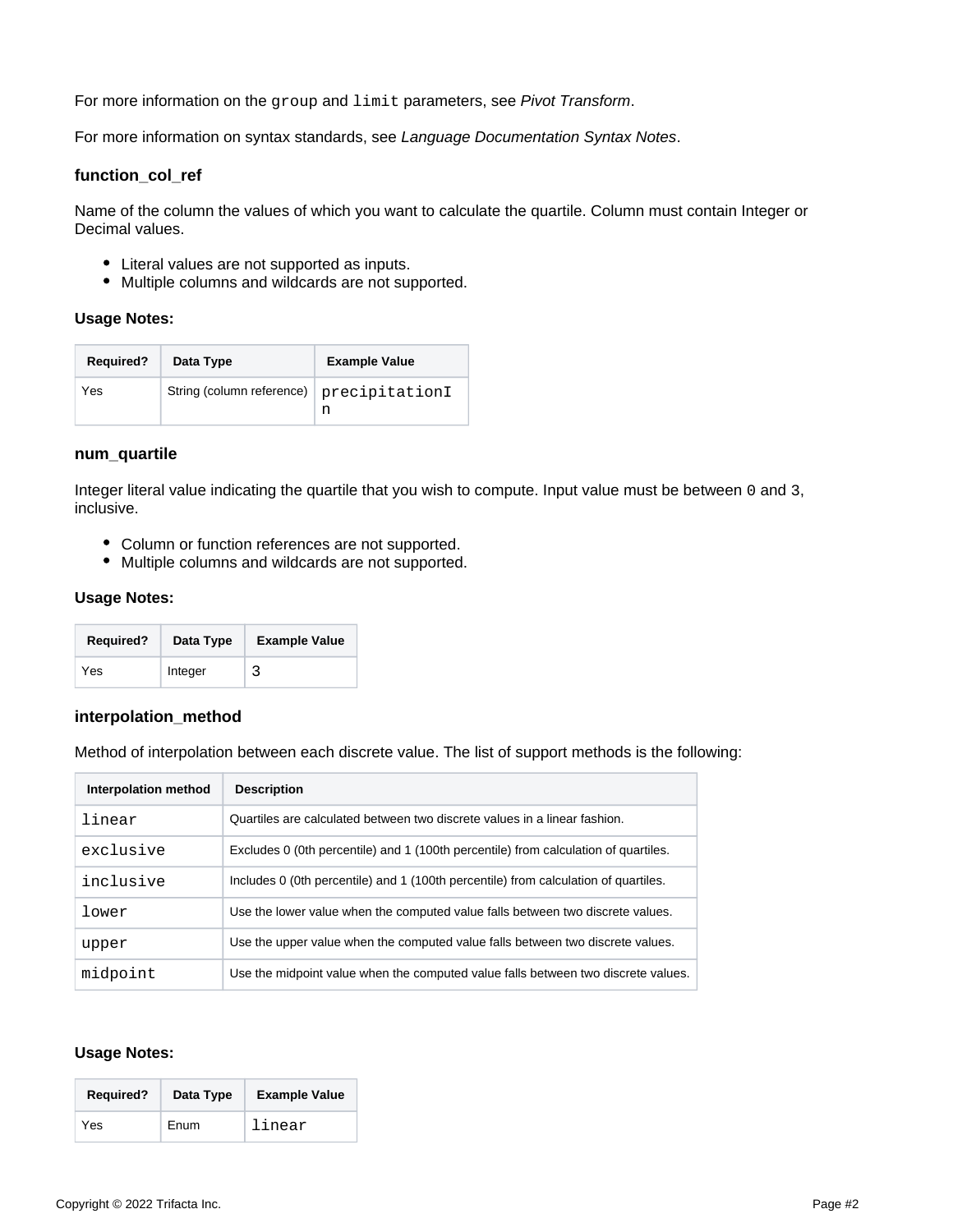**Tip:** For additional examples, see [Common Tasks](https://docs.trifacta.com/display/r087/Common+Tasks).

## <span id="page-2-0"></span>**Example - Percentile functions**

This example illustrates how you can apply the following percentile-related functions to your transformations:

- $\bullet$  MEDIAN Calculate the median value from a column of values. See [MEDIAN Function](https://docs.trifacta.com/display/r087/MEDIAN+Function).
- **PERCENTILE Calculate a specified percentile for a column of values. See [PERCENTILE Function](https://docs.trifacta.com/display/r087/PERCENTILE+Function).**
- $\bullet$  QUARTILE Calculate a specified quartile for a column of values. See [QUARTILE Function](#page-0-2).

The following functions use an approximation technique for calculating median, percentile, and quartiles. In some cases, these calculations can be computed faster across large datasets.

- APPROXIMATEMEDIAN Calculate a close approximation of the median value from a column of values. See [APPROXIMATEMEDIAN Function](https://docs.trifacta.com/display/r087/APPROXIMATEMEDIAN+Function).
- APPROXIMATEPERCENTILE Calculate a close approximation of a specified percentile for a column of values. See [APPROXIMATEPERCENTILE Function](https://docs.trifacta.com/display/r087/APPROXIMATEPERCENTILE+Function).
- APPROXIMATEQUARTILE Calculate a close approximation of a specified quartile for a column of values. See [APPROXIMATEQUARTILE Function](https://docs.trifacta.com/display/r087/APPROXIMATEQUARTILE+Function).

### **Source:**

The following table lists each student's height in inches:

| <b>Student</b> | Height |
|----------------|--------|
| 1              | 64     |
| 2              | 65     |
| 3              | 63     |
| 4              | 64     |
| 5              | 62     |
| 6              | 66     |
| $\overline{7}$ | 66     |
| 8              | 65     |
| 9              | 69     |
| 10             | 66     |
| 11             | 73     |
| 12             | 69     |
| 13             | 69     |
| 14             | 61     |
| 15             | 64     |
| 16             | 61     |
| 17             | 71     |
| 18             | 67     |
| 19             | 73     |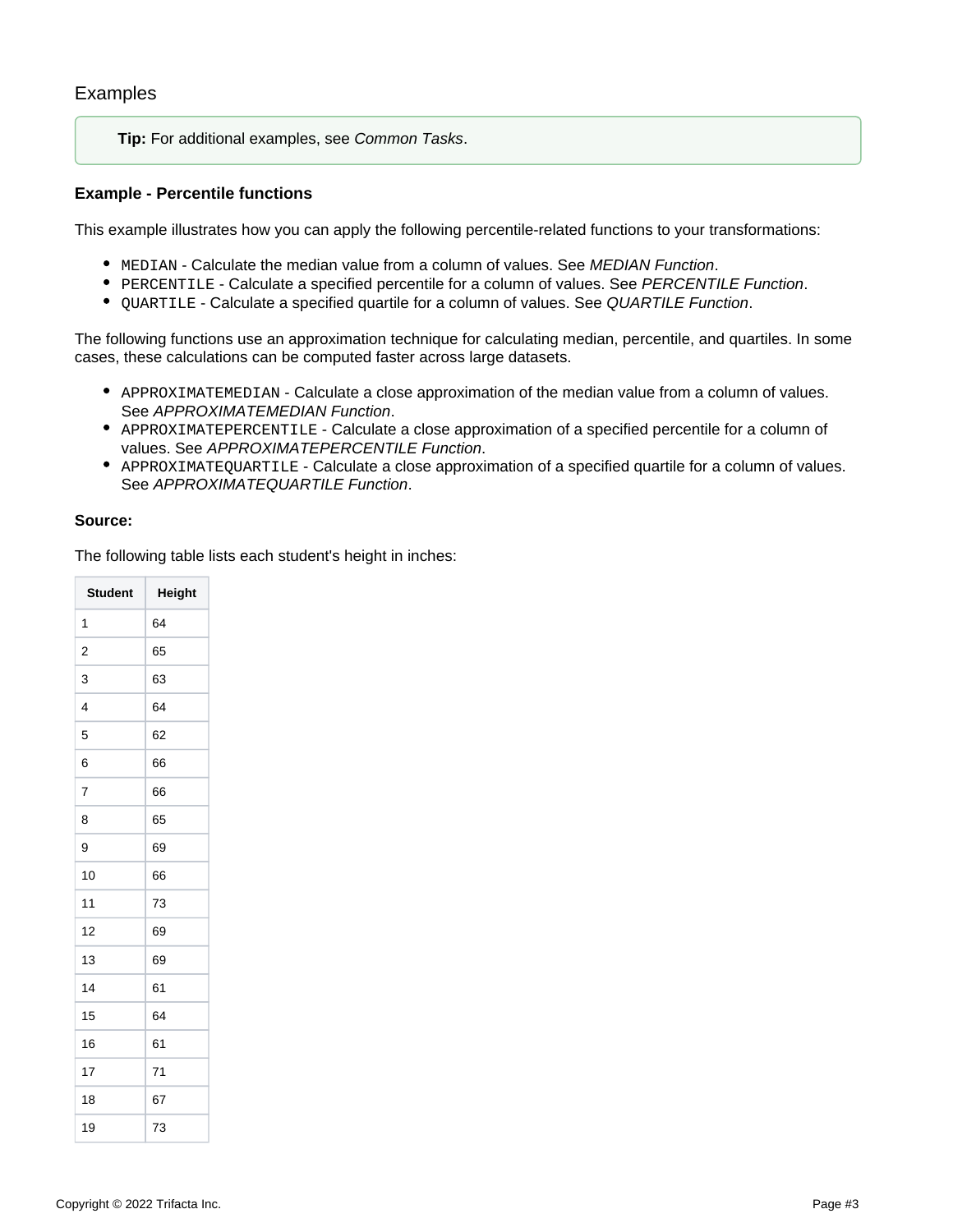| 20 | 66 |
|----|----|
|----|----|

# **Transformation:**

Use the following transformations to calculate the median height in inches, a specified percentile and the first quartile.

- The first function uses a precise algorithm which can be slow to execute across large datasets.
- The second function uses an appropriate approximation algorithm, which is much faster to execute across large datasets.
	- These approximate functions can use an error boundary parameter, which is set to 0.4 (0.4%) across all functions.

**Median:** This transformation calculates the median value, which corresponds to the 50th percentile.

| <b>Transformation Name</b>    | New formula        |
|-------------------------------|--------------------|
| Parameter: Formula type       | Single row formula |
| Parameter: Formula            | median(heightIn)   |
| Parameter: New column<br>name | 'medianIn'         |

| <b>Transformation Name</b>    | New formula                  |
|-------------------------------|------------------------------|
| Parameter: Formula type       | Single row formula           |
| Parameter: Formula            | approximation(heightIn, 0.4) |
| Parameter: New column<br>name | 'approxMedianIn'             |

**Percentile:** This transformation calculates the 68th percentile.

| <b>Transformation Name</b>    | New formula                      |
|-------------------------------|----------------------------------|
| Parameter: Formula type       | Single row formula               |
| <b>Parameter: Formula</b>     | percentile(heightIn, 68, linear) |
| Parameter: New column<br>name | 'percentile68In'                 |

| <b>Transformation Name</b>    | New formula                                 |
|-------------------------------|---------------------------------------------|
| Parameter: Formula type       | Single row formula                          |
| Parameter: Formula            | $approximate percentile(heightIn, 68, 0.4)$ |
| Parameter: New column<br>name | 'approxPercentile68In'                      |

**Quartile:** This transformation calculates the first quartile, which corresponds to the 25th percentile.

| <b>Transformation Name</b> | New formula        |
|----------------------------|--------------------|
| Parameter: Formula type    | Single row formula |